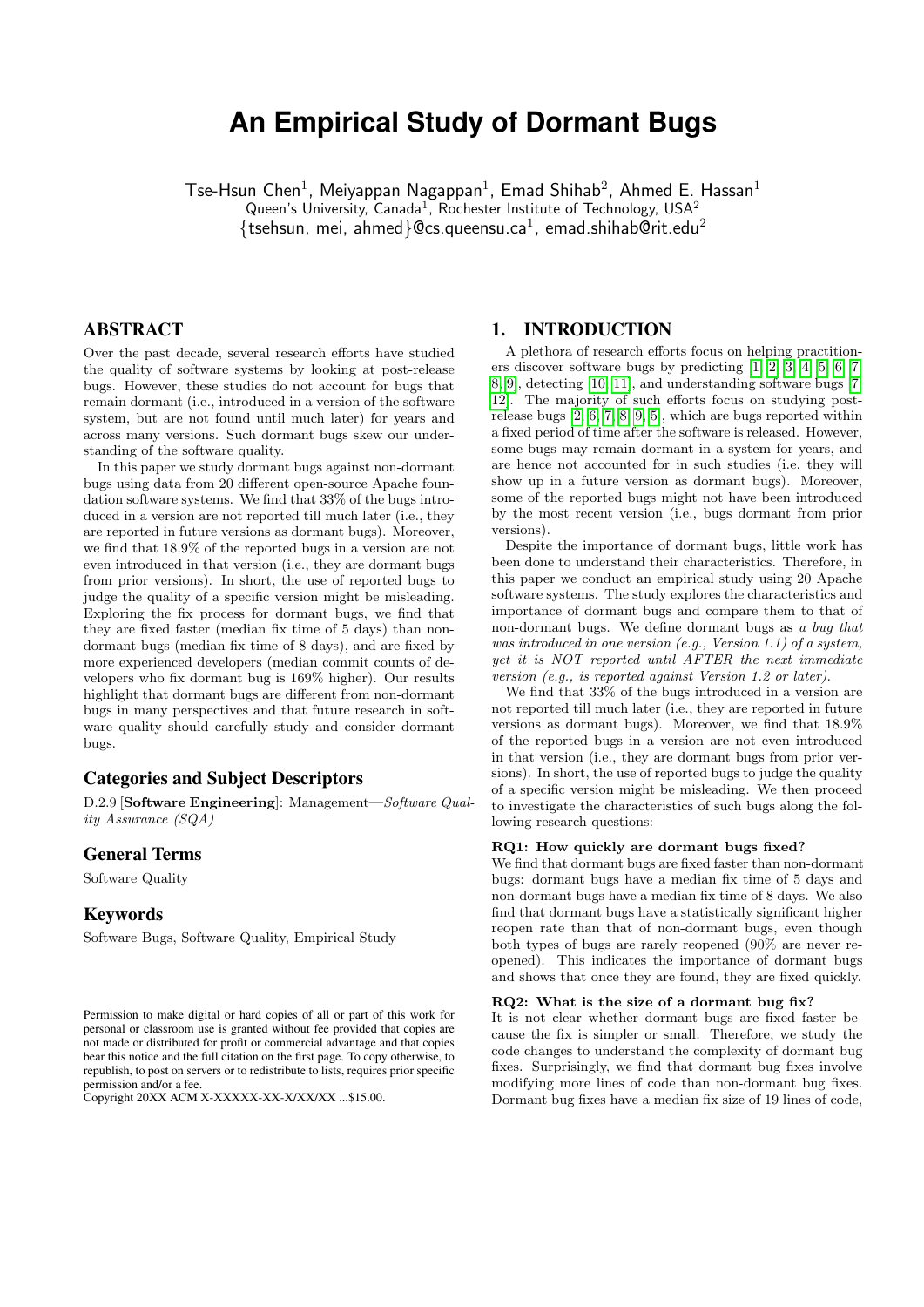whereas non-dormant bug fixes have a median fix size of 10 lines of code (almost double).

### RQ3: Who fixes dormant bugs?

We find that more experienced developers are assigned to fix dormant bugs. Developers who fix non-dormant bugs have contributed a median of 278 commits, whereas developers who fix dormant bug have contributed a median of 748 commits (169% more). Once again, the fact that more senior personnel are assigned to these dormant bugs may indicate their importance.

#### RQ4: What are the root causes of dormant bug fixes?

Understanding the root causes of dormant bug fixes could shed light as to why experienced developers are assigned to dormant bugs. By manually studying 714 bug reports (half dormant and half non-dormant), we find that dormant bugs are mostly caused by corner cases, wrong control flows (whereas non-dormant bugs are mostly caused by incorrect function implementation), which make dormant bugs more difficult to debug, and hence may require the knowledge of experienced developers.

In summary our study highlights the unique nature and importance of dormant bugs. Future bug studies should carefully consider dormant bugs.

The rest of the paper is organized as follows. Section [2](#page-1-0) describes the related work. Section [3](#page-1-1) describes the studied systems, our data collection approach, and defines dormant bugs. Section [4](#page-2-0) discusses our motivation for studying dormant bugs. Section [5](#page-3-0) presents the results of our research questions. Section [6](#page-7-0) highlights the potential threats to validity of our study. Finally, Section [7](#page-8-8) concludes the paper.

# <span id="page-1-0"></span>2. RELATED WORK

In this section, we summarize prior work on bug analysis and prediction along two dimensions: 1) discovery time, and 2) impact on software system.

# Studies on Bugs that are Discovered at Different Times

Prior studies have looked at pre- and post-release bugs.

Pre-release Bugs. Pre-release bugs are bugs found before a system is released. Nagappan and Ball [\[13\]](#page-9-4) predicted the pre-release bug density of the Windows Server 2003 using a static analysis tool. Zimmermann et al. [\[14\]](#page-9-5) predicted prerelease bugs using a variety of software metrics.

Post-release Bugs. Nagappan et al. [\[4\]](#page-8-3) predicted postrelease bugs (which are bugs found in a fixed period of time after the system is released or in the next immediate version) using source code metrics. They used 5 different Microsoft systems to perform their case study and found that it is possible to build prediction models for an individual project, but no single model can perform well on all projects. Khomh et al. [\[15\]](#page-9-6) studied how does the release cycle of Firefox affect users' perception of post-release bugs. Bird et al. [\[12\]](#page-9-3) studied the relationship between code ownership and pre- and postrelease bugs, and discovered that the total number of minor contributors has a negative correlation with code quality. While prior studies looked at when the bug is reported, we focus on when a bug has been introduced. In particular, dormant bugs may be reported many versions after they



<span id="page-1-2"></span>

were initially introduced. Hence pre-release or post-release bugs may contain dormant and non-dormant bugs in them.

### Studies on Bugs that have Different Impact

Bugs can also be classified by their impact on the system (e.g., high impact, or security, or performance). There are several past studies that have focused on understanding characteristics of such bugs. For example, Shihab et al. used different software metrics to predict high-impact bugs, and showed that these bugs have high severity [\[5\]](#page-8-4). Zimmermann et al. predicted security-related bugs in Windows Vista using classical software metrics such as churn and complexity [\[16\]](#page-9-7). Li et al. empirically studied software bugs in open source systems, and found that semantic errors are the dominant root causes of software bugs and the number of security bugs are increasing [\[17\]](#page-9-8).

Jin et al. manually studied 109 performance bugs, and proposed a performance bug detection technique [\[10\]](#page-9-1). The authors also found that it takes a longer period of time to discover performance bugs compared to that of functional bugs. Nistor et al. studied the characteristics of performance bug fixes, and how performance bugs are reported [\[18\]](#page-9-9). All of the above studies examine bugs of a specific type based on the impact that such bugs can have on the software system. Similar to these studies, we study a specific type of bug (i.e., dormant bugs) in this paper.

Zaman et al. [\[19\]](#page-9-10) compared various characteristics of performance and security related bugs. They compared the resolution time, the number of fixers and the complexity of those fixes for both, performance and security bugs. They found that the fixers of performance bugs have more experience and that the fixes involve more changes. Our study is different since we compare dormant and non-dormant bugs. We use a similar but more comprehensive set of metrics when comparing dormant and non-dormant bugs, and we conduct a manual study on their root causes.

# <span id="page-1-1"></span>3. DORMANT BUGS

In this section, we define dormant bugs and describe our approach to identify such bugs in our case study systems.

### Definition of Dormant Bugs

We define a dormant bug as  $a$  bug that was introduced in one version (e.g., Version 1.1) of a system, yet it is NOT reported until AFTER the next immediate version (e.g., is reported against Version 1.2 or later).

Figure [1](#page-1-2) shows an example to illustrate the definition of dormant bugs. Assuming there are three bugs being introduced in version  $1 (v1)$ , and Bug 1 is in File A, and Bug 2 and 3 are in File B. Bug 1 is considered a non-dormant bug, because it is discovered after  $v1$  but before  $v2$  is released. Bug 2 and 3 are both considered as dormant bugs, because they is discovered after  $v2$  (next immediate version of v1).

The perceived software quality may be misjudged if we only look at non-dormant bugs. For example, File A is found to be buggy in  $v1$ . However, File B actually contains two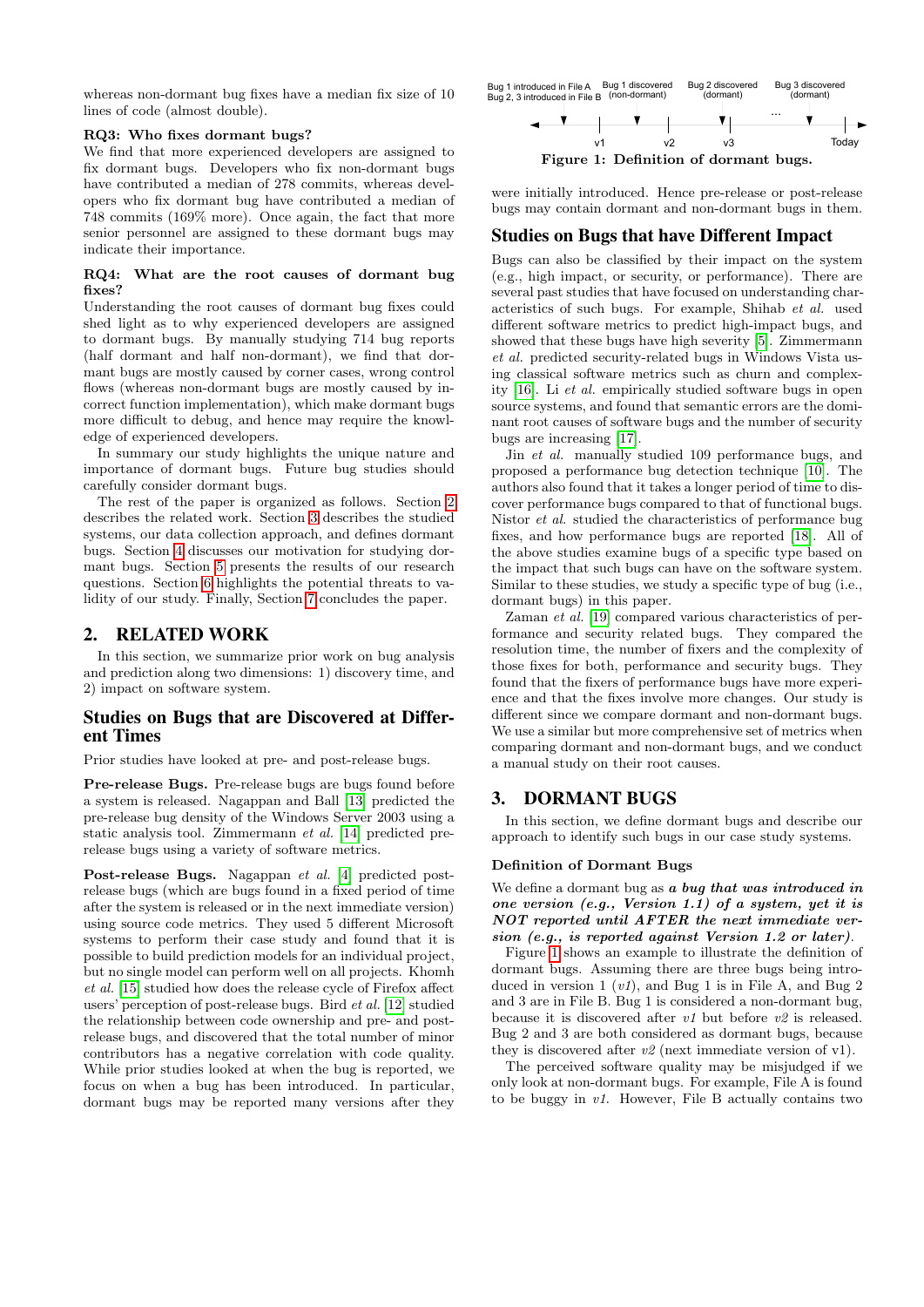<span id="page-2-1"></span>Table 1: Summary of the collected issues. Issues without affected version are excluded in the fifth and sixth columns.

| System     | Language | $#$ Bug   | $#$ Fixed $\&$    | #              | $#$ Non-    | Lines   |
|------------|----------|-----------|-------------------|----------------|-------------|---------|
|            |          | Issues    | Resolved          | Dormant        | Dormant     | of Code |
|            |          | Collected | <b>Bug Issues</b> | <b>Bugs</b>    | <b>Bugs</b> | (K)     |
| Abdera     | Java     | 197       | 139               | 12             | 76          | 74      |
| Accumulo   | Java     | 619       | 471               | 73             | 129         | 180     |
| Axis       | $C/C++$  | 2,636     | 1,228             | 194            | 565         | 388     |
| Bookkeeper | Java     | 331       | 237               | 15             | 83          | 148     |
| Camel      | Java     | 2,031     | 1,710             | 562            | 919         | 912     |
| Cassandra  | Java     | 2,984     | 2,055             | 622            | 888         | 213     |
| Cocoon     | Java     | 1,685     | 1,109             | 106            | 762         | 1,451   |
| CouchDB    | Erlang   | 989       | 531               | 184            | 282         | 176     |
| CXF        | Java     | 3,030     | 2,440             | 438            | 1,578       | 789     |
| Derby      | Java     | 3,596     | 2,326             | 450            | 1,618       | 733     |
| Felix      | Java     | 2,091     | 1,604             | 822            | 274         | 651     |
| Hive       | Java     | 2,424     | 1,353             | 151            | 336         | 785     |
| OpenEJB    | Java     | 552       | 432               | 103            | 199         | 520     |
| OpenJPA    | Java     | 1,481     | 932               | 249            | 502         | 502     |
| Pig        | Java     | 2,004     | 1,403             | 98             | 887         | 383     |
| Qpid       | Java     | 2,873     | 2,195             | 245            | 1,381       | 623     |
| Shiro      | Java     | 150       | 119               | 34             | 62          | 61      |
| Thrift     | Multiple | 1,034     | 719               | 87             | 303         | 163     |
| Wicket     | Java     | 3.163     | 2,192             | 772            | 1,195       | 280     |
| Wink       | Java     | 192       | 144               | $\overline{4}$ | 35          | 137     |
| Total      |          | 34,062    | 23,339            | 5,113          | 12,074      | 9,169   |

bugs, but they are just not yet being discovered. If Bug 2 is discovered, then  $v\mathcal{Z}$  may be considered to have one bug, although Bug 2 was introduced in v1. As a result, dormant bugs may affect how researchers and developers quantify the quality of a version. We have a detailed discussion about the importance of dormant bugs in Section [4.](#page-2-0)

#### Approach to Determine Dormant Bugs

We study dormant bugs from 20 different Apache opensource systems. These 20 systems vary in size and languages (shown in Table [1\)](#page-2-1), and many of them are widely used in commercial settings. Table [1](#page-2-1) shows a summary of the JIRA issues that we crawled from the JIRA repository [\[20\]](#page-9-11) (a bug tracking and project management system) for each of these 20 systems. In total, we crawled 34,062 JIRA issues of the type Bug, which we call bug issues (third column in Table [1\)](#page-2-1). Since bug issues may contain a large amount of noise (e.g., bug issue's resolution is Not a Problem or Invalid in JIRA) [\[21\]](#page-9-12), we only study bug issues that have a resolution of Fixed (fourth column in Table [1\)](#page-2-1). Note that we use all versions of the studied systems when calculating the number of dormant bugs. The total number of dormant and non-dormant bugs that we studied are shown in the fifth and sixth column of Table [1,](#page-2-1) respectively.

Each JIRA issue has several fields that contain important information about the issue. We use created date, version release date, and affected version in JIRA issues to determine the bug-introducing time and dormant time.

Bug-introducing Time. We use the version time of the affected version as the bug-introducing version. If a bug affects multiple versions, we use the earliest affected version among all of the affected versions to define when the bug was introduced. Since lower version numbers may not always indicate earlier versions, we use the actual version release date of the affected version to determine the release order of the versions. If a JIRA issue does not specify an affected version, we exclude it in our analysis, regardless of whether it is a dormant or non-dormant bug (about 26% of the bug issues were excluded, as shown in Table [1\)](#page-2-1).

Dormant Time. When a bug issue is created in JIRA, a created date field is automatically generated. To compute the dormant time of a bug (i.e., how long has the bug been

<span id="page-2-2"></span>

<span id="page-2-3"></span>(b) % of bugs reported in a version but introduced earlier.

Figure 2: Version-level analysis of dormant bugs.

undiscovered), we use the time difference between created date and the release date of the earliest affected version.

# <span id="page-2-0"></span>4. MOTIVATION: WHY SHOULD WE STUDY DORMANT BUGS?

In this section, we present an initial analysis to show why dormant bugs are important. We examine the introducing and discovery time of dormant and non-dormant bugs in each version of the studied systems.

Since some bugs may not be reported till much later, using only non-dormant bugs to evaluate the overall quality of a version of a system may be inaccurate. If many bugs are reported in a version, but these bugs were introduced in previous version, then the quality of that version may be misjudged. Thus, we are interested in knowing the number of bugs that are reported in a version and which were introduced much earlier; and how many bugs that are introduced in a version and which may not be reported till much later.

We first perform our analysis at the version level. We examine the reported and introduced bug issues in each version. We find that a median of 33% of the bugs introduced in a version are not reported till much later, and that a median of 18.9% of the bugs reported in a version are not even introduced in that version. Figure [2a](#page-2-2) is a box plot of the percentage of bugs that are introduced in one version but are not reported till later versions (i.e., bugs that appear as dormant bugs in future versions). Figure [2b](#page-2-3) shows the percentage of bugs that are reported in a version but which have been introduced in earlier version (i.e., dormant bugs). In short, the use of reported bugs (without considering dormant bugs) to judge the quality of a specific version might be misleading.

We further study the impact of dormant bugs on the perceived software quality at the file-level. In order to do this, we map the bug issues to the associated files by using the commit messages. Previous studies [\[22,](#page-9-13) [23,](#page-9-14) [24\]](#page-9-15) have shown that the commit messages in Apache systems are usually complete and have a high quality. If a commit message contains a bug issue key, the files that are associated with the commit are related to the bug [\[22\]](#page-9-13). In total, we obtain 84,260 files with at least one dormant or non-dormant bug in our studied systems.

We look at files that have only dormant bugs, which implies that these files were initially "bug-free" after a version is released, but they actually contain bugs that are just not yet discovered. Figure [3a](#page-3-1) shows the distribution of the percentage of such files across the studied versions. A median of 29.4% of the files that are not considered buggy in a ver-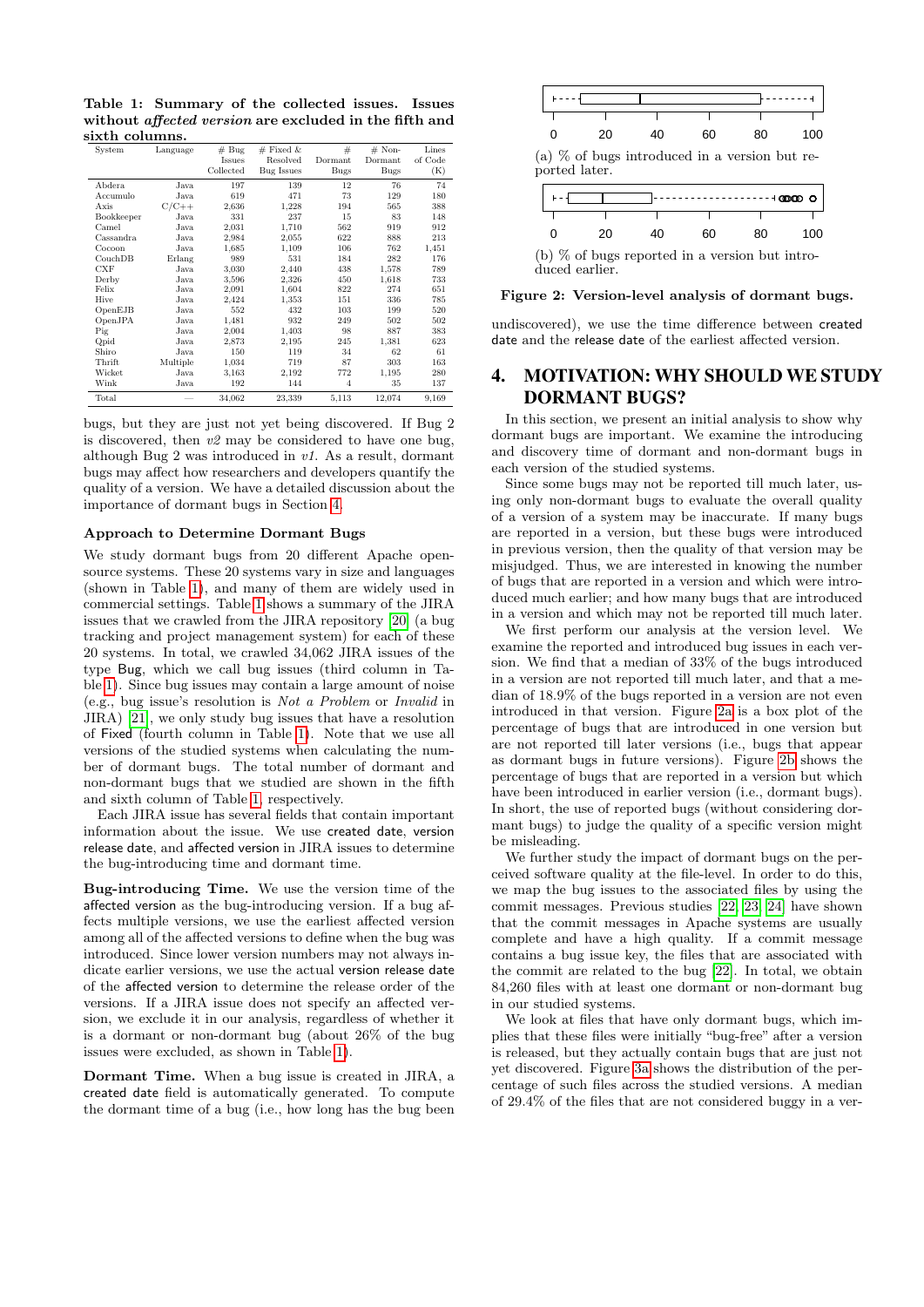<span id="page-3-2"></span><span id="page-3-1"></span>

(b) % of files reported non-buggy (clean) even though they have a bug that will be reported in future versions.

#### Figure 3: File-level analysis of dormant bugs.

sion, actually contain bugs that will be reported later (i.e., are buggy files). Furthermore, we find that given a particular version, 17% of the files that are reported buggy in that version are actually bug-free files for that version (instead the bugs that they contain are dormant bugs introduced in prior versions) (Figure [3b\)](#page-3-2). Our file-level analysis shows that current quality models (e.g., logistic and classification models) are most likely missing to capture the true rationale for the introduction of bugs since many of the files that are marked as buggy in a version are due to activities that occurred in much earlier versions, and files that are marked as bug-free do have bugs in them. We believe that the median between Figure [2a](#page-2-2) and Figure [2b,](#page-2-3) and the median between Figure [3a](#page-3-1) and Figure [3b](#page-3-2) are very different because a file may have cumulated dormant bugs from many previous versions.

We also find that files with only dormant bugs are found in more directories (13,524 files found in 2,990 directories, on average 4.5 files per directory) than the files with only non-dormant bugs (67,114 files found in 7,148 directories, on average 9.39 files per directory), which implies that dormant bugs are scattered across more directories and may require more testing effort across multiple components.

### <span id="page-3-0"></span>5. CASE STUDY RESULTS

In this section, we present each research question along three parts: the motivation of the research question, the approach that we use to address the research question, and our experimental results.

#### RQ1: How Quickly are Dormant Bugs Fixed?

Motivation. Bugs may exist in software systems and remain undiscovered for a long time. Such bugs often catch developers off guard. We conjuncture that dormant bugs are assigned and fixed faster than other types of bugs, because they have a higher impact on the software quality of the system [\[25\]](#page-9-16). Once they are discovered, such important bugs need to be addressed as early as possible (i.e., fixed faster) to reduce their negative impact. Also, it is important that the right developer is assigned to these important bugs so these bugs can be fixed quickly, without having to be tossed several times (i.e., passed around from one developer to another), which largely increases the time to fix the bug [\[26\]](#page-9-17). Finally, a bug needs to be fixed completely (with no re-opening) to reduce its impact on software quality.

However, if a bug has been dormant for years, it is not clear if such bugs are still considered to be important to developers. A long dormant period may simply be due to the fact that a piece of code is rarely executed, or that the number of users of that part of the system is small. Therefore, in this research question, we study the bug fix characteristics that impact the time to fix dorman bugs, and compare them to non-dormant bugs.

Approach. To answer this research question, we compute the following four software metrics. Each of the four metrics aims to represent a specific dimension of the time to fix a bug, in order to shed light on the key differences between dormant bugs and non-dormant bugs.

**Fix time.** Bug fix time is the time taken for a bug to be fixed once it is discovered. The bug fix time is calculated as the time period between the date when a bug issue is created till its resolution date (resolution  $=$  fixed in JIRA). For example, if a bug was reported in 2012/6/14 and was resolved on  $2012/6/17$ , then the fix time for this bug is 3 days. We calculate the fix time for all dormant and nondormant bugs that have at least one affected version listed in the bug issue. For the bugs that are re-opened, we calculate the entire time period until the bug is fully fixed (i.e., we aggregate the time for every fix attempt).

Number of times a bug issue is reopened. A bug issue may be reopened due to many reasons (e.g., the bug cannot be reproduced due to lack of information, the bug cannot be fixed entirely, or the fix causes other bugs [\[27\]](#page-9-18)). Reopened bugs take longer to fix, increase maintenance costs, and can possibly affect users' perception about software quality [\[28\]](#page-9-19). If dormant bugs are reopened more often but are fixed faster than non-dormant bugs, then it may indicate that developers are really concerned about dormant bugs. We measure the number of times a bug is reopened by crawling the JIRA repository of all the studied systems. The life cycle of a bug issue in JIRA can change from created to closed, and may change to reopened if necessary. This metric counts the number of times a bug issue is reopened.

Number of bug tosses. Bug tossing happens when a bug is reassigned to another developer. For example, tossing may happen when the developer who was initially assigned to the bug, does not have enough knowledge about the relevant components to resolve the bug. Other reasons may be that fixing the bug requires changing different components of the system, or the developer may be busy at that time. The longer a bug gets tossed, the longer it takes to fix it. We calculate the number of bug tosses by counting how many times the assigned developers have been changed.

We exclude bug issues where the information about the assigned developer is not recorded in JIRA. Out of a total of 17,187 bug issues studied (Section III), we excluded 2,692 bug issues where no developer was assigned. In total, we ended up with 14,495 bug issues that have at least one developer assigned to them. Of which, 4,548 ( 31%) are dormant bugs (i.e., bugs that were introduced in a prior release and reported in their corresponding release) and 9,947 ( 69%) are non-dormant bugs (i.e., bugs that were introduced and reported in the same release).

Bug triage time. A bug issue needs to be reviewed and understood in order to be assigned to the right developer. The bug triage time is the review time required to change the status of a bug issue from unassigned to assigned. Bug triage time is different from bug-fixing time, because bugfixing time includes the bug triage time, possible bug tossing time, and the time to reproduce, debug, and fix the bug.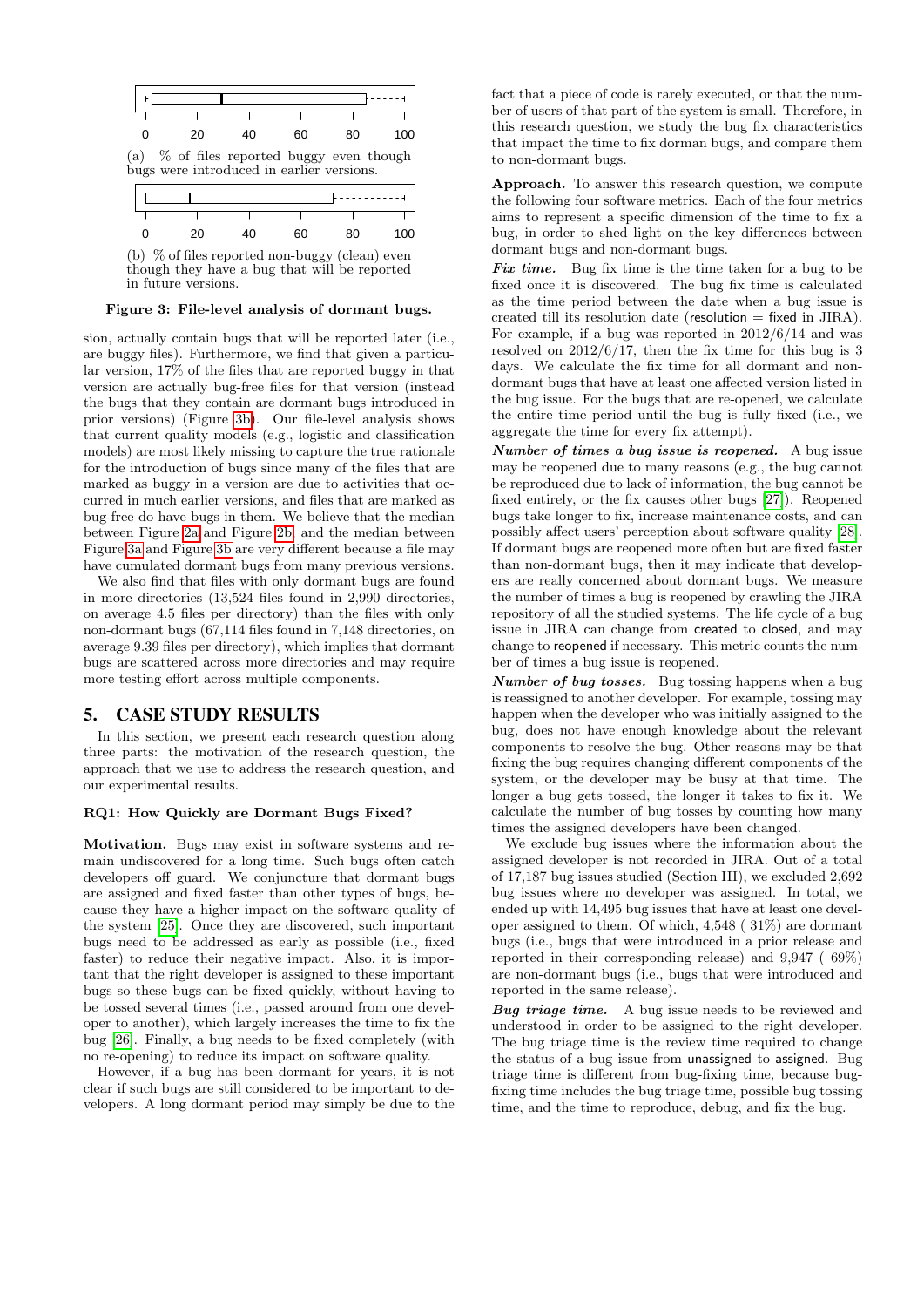

<span id="page-4-0"></span>Figure 4: Cumulative Density Function (CDF) of the fix time for dormant and non-dormant bugs. The x-axis shows the number of days for a bug to be fixed in log-scale, and y-axis shows the cumulative density.



<span id="page-4-1"></span>Figure 5: Hexbin plot of dormant time and fix time (in log-scale). Count represents the frequency of the data points (i.e., number of dormant bugs) that are within the range bounded by each hexagon.

#### Results.

Dormant bugs are fixed faster than non-dormant bugs, regardless of their dormant time. Figure [4](#page-4-0) shows the cumulative density function (CDF) plot of the fix time for dormant and non-dormant bugs. There is about 50% chance that a dormant bug is fixed within 7.4 days, and about 50% chance that a non-dormant bug is fixed within 12 days. We log-transformed the X-axis, yet we show the unlogged values in the Figure (e.g.,  $log(7.4 \text{days}) = 2log$ -scaled days) for all CDF plots for ease of understanding. Based on Figure [4,](#page-4-0) we find that dormant bugs have a smaller fix time than nondormant bugs (since the area under the CDF for dormant bugs is larger than the area under the CDF of non-dormant bugs). More specifically, once discovered, dormant bugs are fixed faster than non-dormant bugs.

To determine if the fix time for dormant bugs is statistically significantly smaller than that of non-dormant bugs, we use the Wilcoxon rank-sum test (also called Mann-Whitney U test) to compare the fix time of the dormant and nondormant bugs. We choose the Wilcoxon rank test over the Student's t-test, because our dataset is highly skewed, and the Wilcoxon rank-sum is a non-parametric test which does not have any assumptions about the distribution of the sample population. A p-value  $\leq 0.05$  means that we can reject the null hypothesis (i.e., there is a statistically significant difference between the fix time of dormant and non-dormant bugs). By rejecting the null hypothesis, we can then ac-

cept the alternative hypothesis, which gives us statistical evidence that the values of one population are larger or smaller than the other. We set the alternative hypothesis to greater or less according to the context (e.g., we set it to less if we want to show that dormant bugs have a shorter fix time). We find that the p-value of the Wilcoxon rank-sum test for the fix time of dormant and non-dormant bug is  $<< 0.001$ . This indicates that the fix time for dormant bugs is statistically significantly smaller than that of non-dormant bugs.

Table [2](#page-5-0) shows the mean and five-number summary of bug fix time for both dormant and non-dormant bugs. Dormant bugs have a fix time that is less than or equal to non-dormant bugs in every quantile, which further supports our finding that dormant bugs are fixed faster than non-dormant bugs.

Since dormant bugs may have a wide range of dormant times (e.g., some bugs may be dormant for years, and some bugs may dormant for months), we use a Hexbin plot to better visualize the relationship between dormant time and fix time (Figure [5\)](#page-4-1). We apply a log-transformation to both dormant time and fix time to better visualize the data. In Figure [5,](#page-4-1) the data points (i.e., dormant bugs) are bounded by hexagons, and the color of the hexagon represents the frequency of the data points. A red hexagon means that there are more data points within the range, and a purple hexagon means that there are only a few data points within the range. We can see that many dormant bugs have a dormant time of around 30 to 403 days, and are fixed within a small number of days (0 to 3 days). In addition, some bugs with a very long dormant time are still being fixed within a few days. We also compute the correlation between dormant time and fix time. We find that the correlation value is very low (0.073 across all systems, and a mean correlation of -0.08 when computing the correlation for each system separately), which indicates that dormant time does not have any relationship with fix time. In other words, the length of time a bug has been dormant does not influence its fix time.

One possible reason for the fast fix time of dormant bugs is they are "surprises" to developers [\[5\]](#page-8-4). Thus, developers rush to fix them as soon as possible.

Dormant bugs have reopened statistically significant higher reopen counts than non-dormant bugs, although both types of bugs are rarely reopened. Figure [6](#page-5-1) shows a CDF plot of the number of bugs that have been reopened. Both dormant and non-dormant bugs are rarely reopened, and about 90–92% of the bugs are never reopened (these bugs are all fixed and have a resolution of Fixed in JIRA). We perform a Wilcoxon rank-sum test for the number of times a bug is reopened for dormant and non-dormant bugs. The results show that dormant bugs are reopened more frequently than non-dormant bugs (p-value of 0.02).

Table [2](#page-5-0) shows the mean and five-number summary of the reopen counts of dormant and non-dormant bugs. We see that although dormant bugs have a statistically significant larger reopen counts than non-dormant bugs, the difference is small. In fact, 99% of both dormant and non-dormant bugs were reopened at most once (see Figure [6\)](#page-5-1).

One possible reason that dormant bugs are reopened more often is, as time passes, dormant bugs may be highly coupled with the system. Thus, fixing dormant bugs may be more complex and may cause some unexpected problems. We manually inspect 20 reopened dormant bugs to study the reasons for reopening. We found the reasons are: incomplete fixes (7), need to push the fix to other versions (5), improve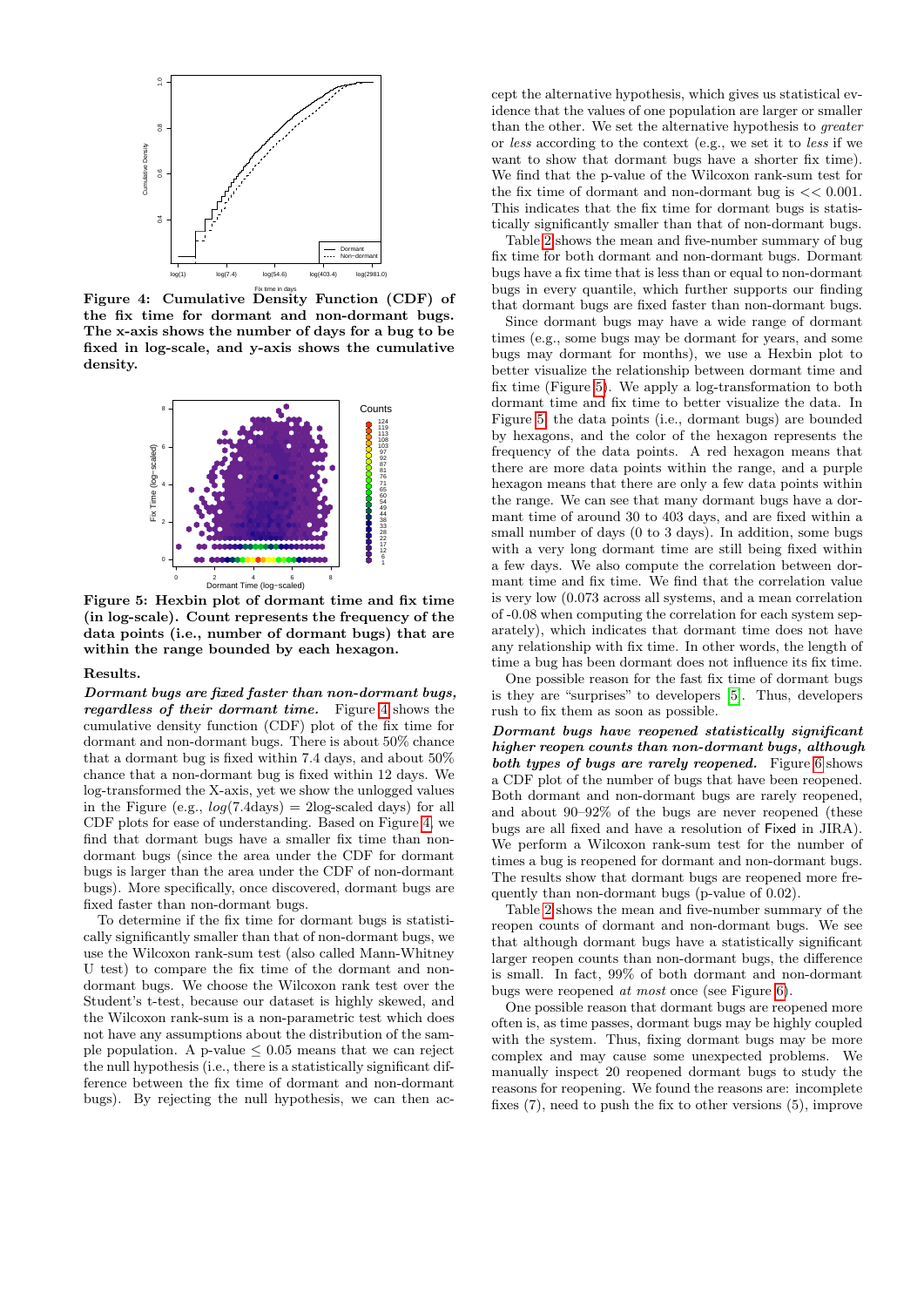<span id="page-5-0"></span>Table 2: Mean and five-number summary of metrics in RQ1 for dormant and non-dormant bugs.

|                 | Type        | Mean | Min.     | 1st Qu.  | Median | 3rd Ou. | Max. |
|-----------------|-------------|------|----------|----------|--------|---------|------|
| Fix Time (days) | Dormant     | 79   | $\theta$ |          | 5      | 42      | 3127 |
|                 | Non-dormant | 113  | $\Omega$ |          | 8      | 71      | 3081 |
| Reopen (counts) | Dormant.    | 0.10 | 0.00     | 0.00     | 0.00   | 0.00    | 4.00 |
|                 | Non-dormant | 0.08 | 0.00     | 0.00     | 0.00   | 0.00    | 3.00 |
|                 | Dormant.    | 0.86 | 0.00     | 0.00     | 0.00   | 0.00    | 7.00 |
| Toss (counts)   | Non-dormant | 0.09 | 0.00     | 0.00     | 0.00   | 0.00    | 6.00 |
|                 | Dormant     | 39   | $\Omega$ | $\Omega$ |        | 9       | 2923 |
| Triage (days)   | Non-dormant | 49   | 0        | $\Omega$ |        | 10      | 3081 |



<span id="page-5-1"></span>Figure 6: Cumulative Density Function (CDF) of the number of bugs reopened. The y-axis shows the cumulative density.

the fix  $(3)$ , cannot reproduce the bug in the beginning  $(2)$ , and the fix causes other bugs (3).

Dormant bugs do not have a statistically significant different toss rate than that of non-dormant bugs, although both types of bugs are rarely tossed. Table [2](#page-5-0) shows that both dormant and non-dormant bugs have very a low toss rate (0 for up to the third quantile), and the distribution is similar. The result of the Wilcoxon rank-sum test shows that there is no statistically significant difference between the number of bug tosses for dormant and nondormant bugs (p-value of 0.21).

There is no statistically significant difference between the bug triage time of dormant and non-dormant bugs. We find that both dormant and non-dormant bugs have very similar triage time distributions. In Table [2](#page-5-0) we see that although non-dormant bugs have a slightly higher average triage time, the triage time in each quantile is very similar. The result of the Wilcoxon rank-sum test shows that there is no statistically significant difference in the triage time for dormant and non-dormant bugs (p-value of 0.80). ✄

Dormant bugs are fixed faster than non-dormant bugs.

#### RQ2: What is the Size of a Dormant Bug Fix?

Ļ

Motivation. In RQ1, we found that dormant bugs are fixed faster compared to non-dormant bugs. We wish to investigate whether the short fix time is due to dormant bugs having simpler (i.e., involve less files or less code) fixes.

Approach. We measure the complexity of a bug fix using the following two metrics:

- Total number of lines inserted/deleted to fix the bug,
- Total number of files modified to fix the bug,

<span id="page-5-2"></span>Table 3: Mean and five-number summary of metrics in RQ2 for dormant and non-dormant bugs.

|            |                      |     |  | Type Mean Min. 1st Qu. Median 3rd Qu. |     | Max.    |
|------------|----------------------|-----|--|---------------------------------------|-----|---------|
| <b>LOC</b> | Dormant              | 401 |  | 19                                    | 107 | 955,800 |
|            | modified Non-dormant | 572 |  | 10                                    | 100 | 531.800 |
| Files      | Dormant              |     |  |                                       | 5   | 4.032   |
|            | modified Non-dormant | 13  |  |                                       | 5   | 5.822   |

The two above-mentioned metrics are used as an approximation for the complexity of bug fix in previous study [\[19\]](#page-9-10). To obtain the bug fix information, we crawl the Apache JIRA repository for the bug issue keys of the studied systems. We search for the issue key in the GIT commit logs, and associate the bug issue to a commit if the issue key is found in the commit log. The studied systems require developers to link GIT commits to their corresponding JIRA issues, so the links between the JIRA bug issues and their commits are fairly accurate as shown in recent work [\[22\]](#page-9-13).

To calculate these two metrics, we count the total number of files that are modified and the total number of lines inserted and deleted for each bug fix. In the case where a bug is fixed by multiple commits, we aggregate the metric values for all the commits. For example, if one commit changes 10 files, and a second commit changes 15 files, then fixing this bug requires a modification to a total of 25 files.

#### Results.

 $\overline{a}$ 

☛

 $\overline{a}$ 

Dormant bug fixes involve modifying more lines of code and more files. Figure [7](#page-6-0) shows the CDF of total lines of code and files modified in each bug fix, respectively, and Table [3](#page-5-2) shows the mean and five-number summary of the metrics discussed above. We see that dormant bug fixes involve modifying a higher number of lines. However, in Table [3](#page-5-2) we see that although dormant bug fixes modify more lines of code than non-dormant bugs, the difference is small (i.e., 9-line difference in the median) yet it is relatively large (almost double) with a median fix size of 10 vs 19 lines. We also find that both dormant and non-dormant bug fixes modify a similar number of files (the two CDF curves almost overlap in Figure [7](#page-6-0) and the value for each quantile is the same in Table [3\)](#page-5-2).

To obtain statistical evidence, we run the Wilcoxon ranksum test, and the results show that dormant bug fixes are statistically significantly more complex (i.e., modify more lines of code and involve more files) than non-dormant bug fixes (p-value << 0.001 for total lines modified and p-value  $= 0.001$  for total files modified). Therefore, although the difference is small, dormant bug fixes are statistically significantly more complex than non-dormant bug fixes.

Dormant bug fixes are more complex in terms of lines touched and files modified, when compared to non-dormant bugs. However, the difference between number of files modified is small (median dormant bug fixes modify 9 more lines of code and same number of files than non-dormant bugs).

 $\mathbf{a}^{\dagger}$ 

 $^{\prime}$ 

#### $\searrow$ RQ3: Who Fixes Dormant Bugs?

Motivation. Dormant bugs are fixed faster compared to non-dormant bugs (based on RQ1), even though fixes for dormant bugs are larger (based on RQ2) . In this RQ, we investigate whether the short fix time is due to dormant bugs being assigned to more experienced developers.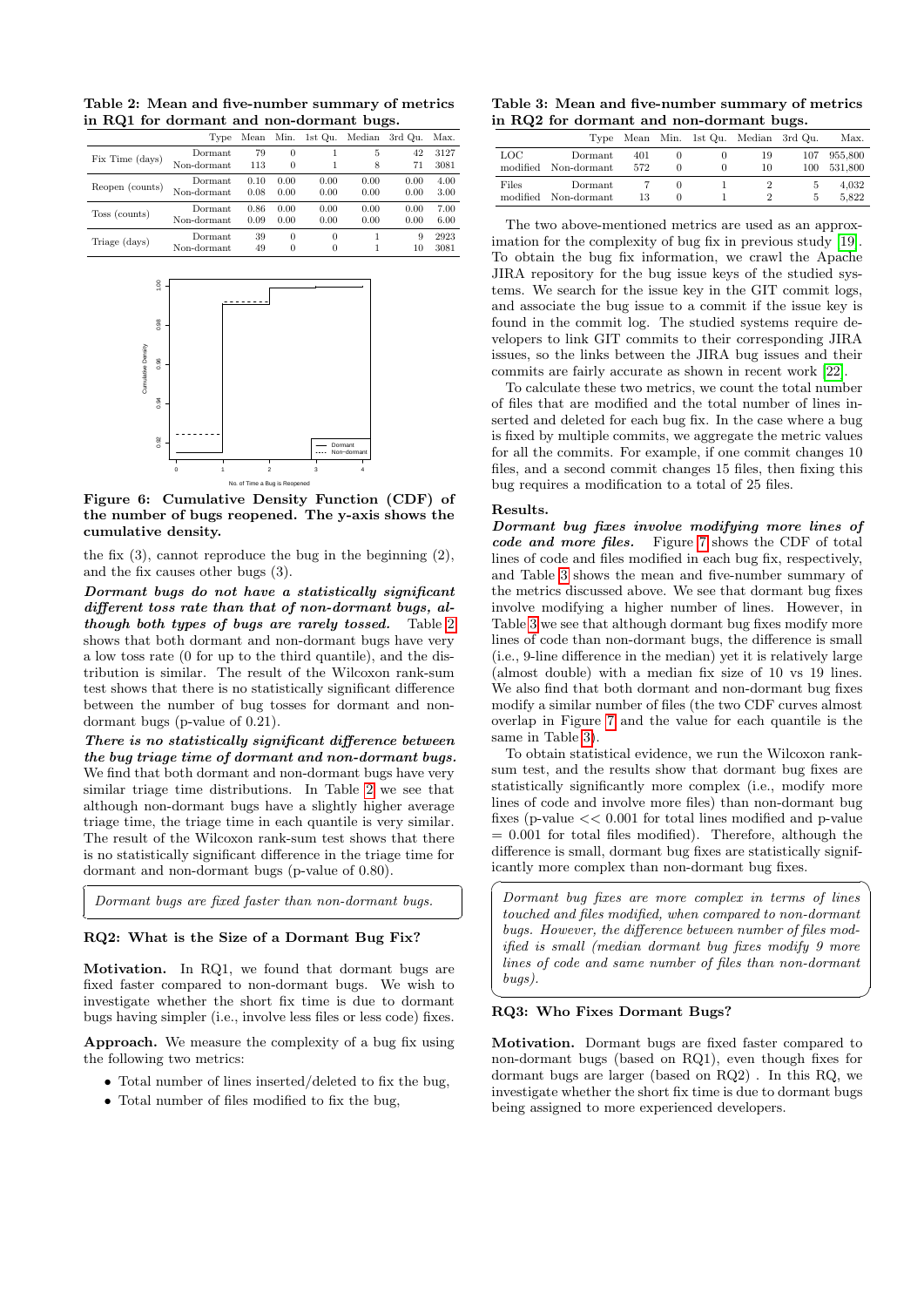

<span id="page-6-0"></span>(a) Total lines modified. (b) Total files modified.

Figure 7: CDF of total lines modified for fixing dormant and non-dormant bugs. X-axis shows the number of lines/files modified for fixing a bug issue in log-scale, and y-axis shows the cumulative density.

<span id="page-6-1"></span>Table 4: Mean and five-number summary of experience metrics for dormant and non-dormant bugs.

|                                                  |               |     |               |          |            | Type Mean Min. 1st Qu. Median 3rd Qu. Max. |                              |
|--------------------------------------------------|---------------|-----|---------------|----------|------------|--------------------------------------------|------------------------------|
| Prior Commit $\overline{\text{Non-dormant}}$ 973 | Dormant 1,676 |     | U<br>$\Omega$ | 56       | 748<br>278 |                                            | 2,243 12,600<br>1.364 12.550 |
|                                                  |               |     |               | 0        |            |                                            |                              |
| Contributed                                      | Dormant       | 468 | $^{\circ}$    |          | 147        | 486                                        | 7,076                        |
| JIRA issues                                      | Non-dormant   | 289 | $^{\circ}$    | $^{(1)}$ | 62         | 217                                        | 6.999                        |

Previous studies show that developers' experience is the most important factor when bugs are assigned (e.g., [\[29\]](#page-9-20)). Since dormant bugs may have existed in the software for a long period of time, fixing such bugs may require more extensive knowledge. Experienced developers most likely posses such in-depth knowledge.

Approach. For each bug fix, we determine the developer who worked on it then look up the developer's experience at that moment in time. If multiple developers worked on a bug (e.g., due to the bug being reopened or tossed – both very rare events in our data set), we then use the average experience of all the involved developers.

Prior studies has shown that the number of commits and issues assigned to a developer can be used to derive and quantify the code ownership and experience of a developer [\[12,](#page-9-3) [29,](#page-9-20) [30,](#page-9-21) [31\]](#page-9-22). Hence we measure a developer's experience using the following metrics:

- Number of prior commits by the developer;
- Number of contributed JIRA issues by the developer.

We count all types of JIRA issues (e.g., bug, new feature, and improvement) to measure the experience of the developers, because similar to bug issues, the other types of JIRA issues can also reflect the developers' experience.

Each developer in the Apache JIRA issue repository has two different user names: a display name and a user name. The display name usually shows the actual name of the developer, and the user name usually shows the JIRA or GIT user name. However, developers may use either a display name or user name when committing changes to the GIT repository. Therefore, for each developer we obtain both his/her display name and user name from JIRA, and link the changes in GIT associated to one of the names [\[32\]](#page-9-23).

### Results.

Developers who fix dormant bugs are more experienced. Table [4](#page-6-1) shows the mean and five-number summary

<span id="page-6-2"></span>

<span id="page-6-3"></span>mits. issues. Figure 8: Cumulative Density Function (CDF) of

the number of prior commits and number of JIRA issues contributed by the developers who are assigned to fix dormant and non-dormant bugs. X-axis shows the number of commits and issues resolved in logscale, and y-axis shows the cumulative density.

of the experience metrics for dormant and non-dormant bugs. We see that in every quantile, developers who fix dormant bugs have higher experience than developers who fix nondormant bugs. Figure [8a](#page-6-2) and [8b](#page-6-3) shows the CDF of the logtransformed total number of prior commits and contributed JIRA issues, respectively. From the CDF plots, we see that less-experienced developers are assigned to fix non-dormant bugs more often, while more experienced developers are assigned to fix dormant bugs more often.

To determine if the differences are statistically significant, we perform a Wilcoxon rank-sum test to compare the experience of these two groups of developers. For both metrics, we find that the developers who are assigned to fix dormant bugs have a statistically higher experience than those who are assigned to non-dormant bugs (both p-value  $<< 0.001$ ).

Dormant bugs are fixed by more experienced developers.

 $\overline{a}$ 

 $\overline{a}$ 

#### RQ4: What are the root causes of dormant bugs?

#### Motivation.

✄

✂

Our prior RQs were primarily quantitative. They helped shed light into the dormant bug phenomena. However, we still do not have a good understanding as to why dormant bugs occur. In this RQ, we use qualitative analysis to unravel the root causes of dormant bugs and whether such causes differ from non-dormant bugs. Such in-depth understanding will assist future researchers in developing techniques to help practitioners cope and avoid dormant bugs.

Approach. We randomly sampled 357 dormant bug issues to reach a confidence level of 95% and a confidence interval of 5% [\[33\]](#page-9-24). We also randomly sampled the same number of non-dormant bug issues for comparison. The first author of the paper then manually examined each issue and classified them into one of the root cause categories.

We follow prior bug characterization studies [\[17\]](#page-9-8) and classify the root cause of a bug as: Semantic, Concurrency, and Memory categories broadly. For the Semantic bugs, we further classify the bugs into one of 10 sub-categories. Table [5](#page-8-9) shows the summary of our sub-categories. The subcategories are borrowed from [\[17,](#page-9-8) [11\]](#page-9-2) with modifications.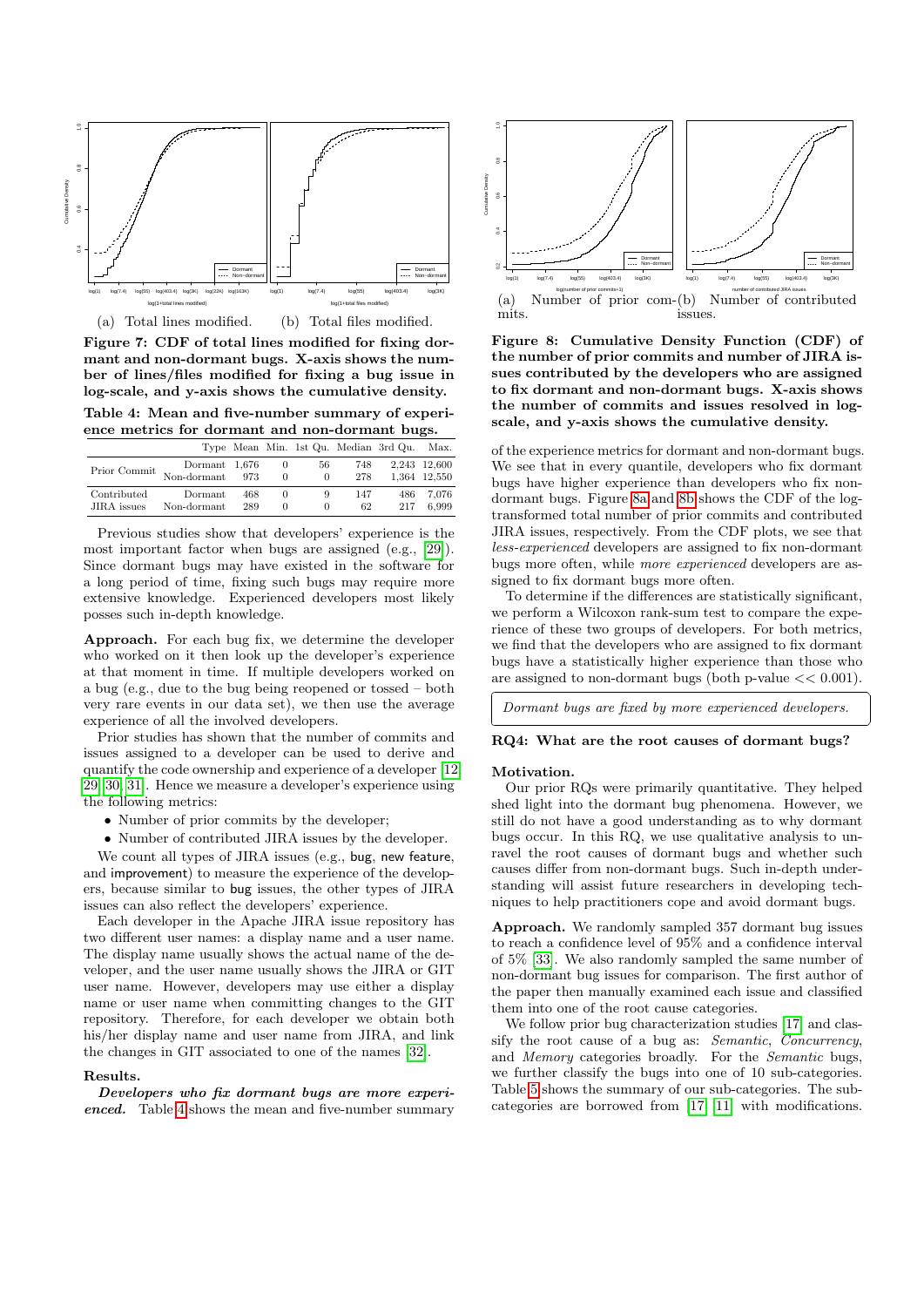<span id="page-7-1"></span>Table 6: Distribution of the manually studied dormant and non-dormant bugs among the root cause categories.

|             | dormant | non-dormant |
|-------------|---------|-------------|
| concurrency | 6.02    | 3.08        |
| memory      | 1.43    | 1.12        |
| semantic    | 92.55   | 95.80       |

For example, we include additional sub-categories that we found during our manual study and that are related to the characteristics of dormant bugs, such as Incorrect Documentation and Design Issue.

### Results.

✡

Concurrency bugs are more common in dormant bugs. Table [6](#page-7-1) shows the distribution of the main categories of root causes for the manually studied dormant bugs and nondormant bugs, respectively, in percentages. We find that both dormant and non-dormant bugs are mostly caused by semantic errors (92.55% and 95.8%), and that memory bugs are not very common in both types of bugs. One possible reason is that most of the studied software systems are implemented in modern programming languages (e.g., Java, and C#) that handle memory allocation issues automatically, and there are many tools for detecting memory issues (e.g., Valgrind). Concurrency bugs, on the other hand, are found in about 6% of the total studied dormant bugs and 3% of the total studied non-dormant bugs. It might be the case that such concurrency bugs tale longer to uncover since they need more varied use cases. Further in depth studies are needed to better understand this finding.

Dormant bugs are mostly caused by corner cases and wrong control flow. Since most of the studied bugs are semantic bugs, we further sub-categorize them into 10 different categories. Table [7](#page-8-10) shows the distribution (in percentages) of the manually studied semantic dormant and nondormant bugs in each sub-category. Semantic dormant bugs are mostly caused by corner cases, wrong control flow, and wrong functional implementation. We find that some corner cases happen only when the system is under heavy load. For example, a dormant bug in Derby was found when a user tried to create indices on a very large table (18 million rows) and with many open files [\[34\]](#page-9-25). Some dormant bugs are related to design errors. A dormant bug in Wicket was caused by an API design problem, and resulted in changes to the actual API to fix the bug [\[35\]](#page-9-26).

Non-dormant bugs, on the other hand, are usually caused by incorrect function implementation (47.04%) and build problems (Other sub-category). For example, we find that developers in OpenJPA forgot to include a library in the system, which causes exceptions when users executing some features [\[36\]](#page-9-27). We also see design errors in non-dormant bugs, but they are less frequent than dormant bugs. In contrast to dormant bugs, Control flow and corner case problems are less common in non-dormant bugs.

Our manual analysis shows that dormant bugs are caused more often by control flow and corner case problems, when compared to non-dormant bugs. Since such problems are harder to debug, dormant bugs may be assigned to more experienced developers. The results from our manual study can help researchers design better dormant bug detection techniques, by focussing on specific sub-categories of root causes.

# <span id="page-7-0"></span>6. THREATS TO VALIDITY

We now discuss the threats to validity of our study.

Internal Validity. In this paper, we empirically study dormant bugs, and see how they differ from non-dormant bugs in terms of fix time, complexity of the fix, and developers who fix them. We do not claim any causal relationship in the findings. There may be confounding factors that influence the fix time of dormant bugs (e.g., shorter fix time may be because the dormant bug fixers are more experienced). Nevertheless, more experiments (e.g., interviews with the developers, or controlled experiment) are needed to find the actual casual relationship. In order to reduce this threat, we performed manual analysis to understand the root causes of dormant and non-dormant bugs. Moreover, some of our metrics may not always reflect the reality (e.g., larger fixes may not always be more complex).

External Validity. In this paper, we studied 20 different open-source systems. Although these open source systems have high code quality and are commonly used in commercial settings, our results may not generalize to all software systems. However, 20 case study systems are far more than typical bug prediction studies [\[37\]](#page-9-28). While all these systems are under the Apache Foundation, they are very varied systems (with different teams, development processes, programming languages, user base, and system type  $<sup>1</sup>$  $<sup>1</sup>$  $<sup>1</sup>$ ).</sup>

### Construct Validity.

We use information in JIRA such as affected version and created date for our metric calculations. This information is manually labeled by developers, and may contain some manual errors. However, Apache developers maintain high accuracy in the JIRA issues, and other researchers also use JIRA as a gold-set for their studies [\[22,](#page-9-13) [23,](#page-9-14) [24\]](#page-9-15). Additionally, if the affected version is not listed, we exclude the issue in our study (about 26% are excluded). JIRA repositories are constantly changing, and some of the issues that we studied may, for example, be reopened in the near future. However, by studying all the issues since the beginning of the development time, most of the JIRA issues that we studied are fairly stable and are not likely to change.

Since we use versions to determine whether a bug has been dormant, if the release cycles between versions are very short (e.g., a few weeks or even days), then the reported bug may be defined as dormant even though it was only introduced a few days earlier. After checking the time difference between the releases of the studied systems, we find that most systems have a release cycle of one to several months, or even a year. One exception is Wicket, in which developers may release a version within one or two weeks. These versions only fix some minor bugs introduced in earlier versions. For other systems, the time gap between versions is relatively sufficient, for users to discover and report bugs. We choose to use versions to determine dormant bugs, instead of using a fixed time period, is we want to obtain system-specific results, since the release cycle is different for each system.

Potentially we can use commands such as git blame to find the exact introducing time of these bugs. However, git blame also has it limitation (e.g., it cannot find the bug-introducing change if the change is a newly added piece of code, or design errors that cause bugs). We choose to use JIRA issues instead of using the popular heuristic-based

 $\mathbf{a}^{\dagger}$ 

✠

<span id="page-7-2"></span><sup>1</sup>http://www.apache.org/dev/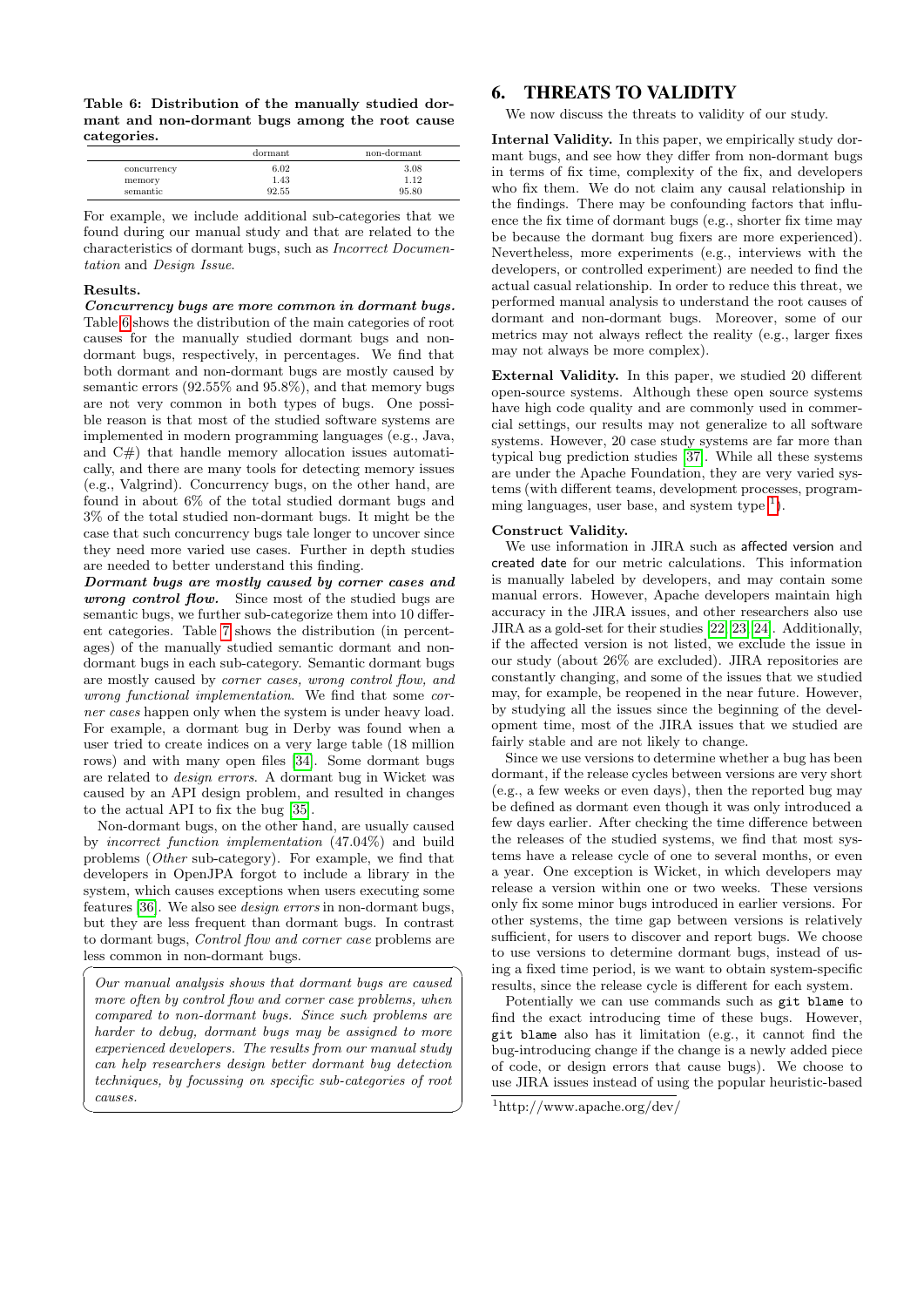<span id="page-8-9"></span>Table 5: Sub-categories of semantic bugs. The dimensions and categories are borrowed from [\[11,](#page-9-2) [17\]](#page-9-8) with some modifications. Our modifications are marked using new.

| Sub-category                          | Description                                                                   | Abbr.        |
|---------------------------------------|-------------------------------------------------------------------------------|--------------|
| Corner Cases                          | Some boundary cases are considered incorrectly or ignored.                    | Corner       |
| Wrong Control Flow                    | The control flow (sequences of function calls) is incorrectly implemented.    | CtrlFlow     |
| Design Issue $(new)$                  | The design of API or function is incorrect.                                   | DesignIssue  |
| Incorrect Documentation $(new)$       | The documentation of the software is incorrect or inconsistent with the code. | IncDoc       |
| Exception Handling                    | Do not have proper exception handling.                                        | ExceptHandle |
| Missing Cases                         | A case in a functionality is not implemented.                                 | MissC        |
| Missing Features                      | A feature is supposed to be but is not implemented.                           | MissF        |
| Processing                            | Processing such as evaluation of expressions and equations is incorrect.      | Process      |
| Typo                                  | Typographical mistakes.                                                       | Typo         |
| Other Wrong Functional Implementation | Any other semantic bug that does not meet the design requirement.             | FuncImpl     |

<span id="page-8-10"></span>Table 7: Distribution (in percentage) of the manually studied semantic dormant and non-dormant bugs in each sub-category.

|                | Corner | `trlFlow | DesignIssue | $Except$ Handle | IncorrectDoc | Miss <sub>(</sub><br>Cases | MissFeatures | Processing | Typo         | Funclmpi | Other           |
|----------------|--------|----------|-------------|-----------------|--------------|----------------------------|--------------|------------|--------------|----------|-----------------|
| $\rm{Dormant}$ | 25.08  | 26.01    | 6.5U<br>.   | 70<br>.         | 4.02         | 0.31                       | $_{2.48}$    | 4.64       | 0.50<br>0.14 | 24.15    | U.O.<br>$1 - H$ |
| Non-dormany    | 3.49   | 7.26     | 5.65        | 4.84            | 2.96         | 0.54                       | 1.08         | 1.34       | 0.00         | 47.04    | .               |

SZZ algorithm [\[38\]](#page-9-29) because information in JIRA is manually entered by experts, which contain less noise [\[22\]](#page-9-13). In addition, SZZ only works when the newly added code is buggy, and not when the missing changes cause a bug. We plan to compare the dormant time calculated using our approach with the dormant time calculated using git blame in the future.

Our experiment results are based only on the fixed bugs, so there may be more dormant bugs in the systems. This problem exists in all studies that study bug reports. However, we are the first to highlight the importance of missing such data.

Prior studies suggested reporting effect sizes along with ttests to quantify the difference between two populations [\[39\]](#page-9-30). We found that except the experience of the fixers, all other metrics have a small to trivial effect size. Nevertheless, the differences are statistically significant.

# <span id="page-8-8"></span>7. CONCLUSION AND FUTURE WORK

Dormant bugs are bugs that were introduced in earlier versions of a system but not found until much later. Little is known about such bugs and their impact on studies of software quality. We find that a median of 33% of the bugs introduced in a version are not reported till much later (i.e., they are reported in future versions as dormant bugs). Moreover, we find that a median of 18.9% of the reported bugs in a version are not even introduced in that version (i.e., they are dormant bugs from prior versions). In short, the use of reported bugs to judge the quality of a specific version might be misleading. Our analysis of such dormant bugs at the file-level leads to similar conclusions about the risks of not considering such dormant bugs when modeling the quality of source code files.

We empirically study the characteristics of dormant bug fixes along two different dimensions:

- 1. Bug fix time: we found that dormant bugs take less time to fix and are reopened more frequently compared to non-dormant bugs.
- 2. The personnel assigned to fix dormant bugs: we found that more experienced developers are assigned to fix dormant bugs.

On further analysis, we found that dormant bugs fixes are more complex (i.e., modify more files and more lines of code) than non-dormant bugs. Through a manual in-depth analysis of the root causes of dormant bugs, we find that

they are mainly related to corner cases, wrong control flows, while non-dormant bugs are not (they are mostly related to incorrect functional implementations). In the future, we plan to study the impact of missing to consider dormant bugs when building bug prediction models. We also plan to study how we can help developers avoid dormant bugs.

# 8. REFERENCES

- <span id="page-8-0"></span>[1] Nachiappan Nagappan and Thomas Ball. Use of relative code churn measures to predict system defect density. In Proceedings of the 27th international conference on Software engineering, ICSE '05, pages 284–292, 2005.
- <span id="page-8-1"></span>[2] Thomas Zimmermann, Rahul Premraj, and Andreas Zeller. Predicting defects for eclipse. In Proceedings of the Third International Workshop on Predictor Models in Software Engineering, PROMISE '07, 2007.
- <span id="page-8-2"></span>[3] Ahmed E. Hassan. Predicting faults using the complexity of code changes. In ICSE '09, pages 78–88, 2009.
- <span id="page-8-3"></span>[4] Nachiappan Nagappan, Thomas Ball, and Andreas Zeller. Mining metrics to predict component failures. In ICSE '06, pages 452–461, 2006.
- <span id="page-8-4"></span>[5] Emad Shihab, Audris Mockus, Yasutaka Kamei, Bram Adams, and Ahmed E. Hassan. High-impact defects: a study of breakage and surprise defects. In Proceedings of the 19th ACM SIGSOFT symposium and the 13th European conference on Foundations of software engineering, ESEC/FSE '11, pages 300–310, 2011.
- <span id="page-8-5"></span>[6] Emad Shihab, Zhen Ming Jiang, Walid M. Ibrahim, Bram Adams, and Ahmed E. Hassan. Understanding the impact of code and process metrics on post-release defects: a case study on the eclipse project. In Proceedings of the 2010 ACM-IEEE International Symposium on Empirical Software Engineering and Measurement, ESEM '10, 2010.
- <span id="page-8-6"></span>[7] Tse-Hsun Chen, S. W. Thomas, Meiyappan Nagappan, and A.E. Hassan. Explaining software defects using topic models. In Proceedings of the 9th Working Conference on Mining Software Repositories, MSR '12, 2012.
- <span id="page-8-7"></span>[8] Thomas Zimmermann, Nachiappan Nagappan, Harald Gall, Emanuel Giger, and Brendan Murphy. Cross-project defect prediction: a large scale